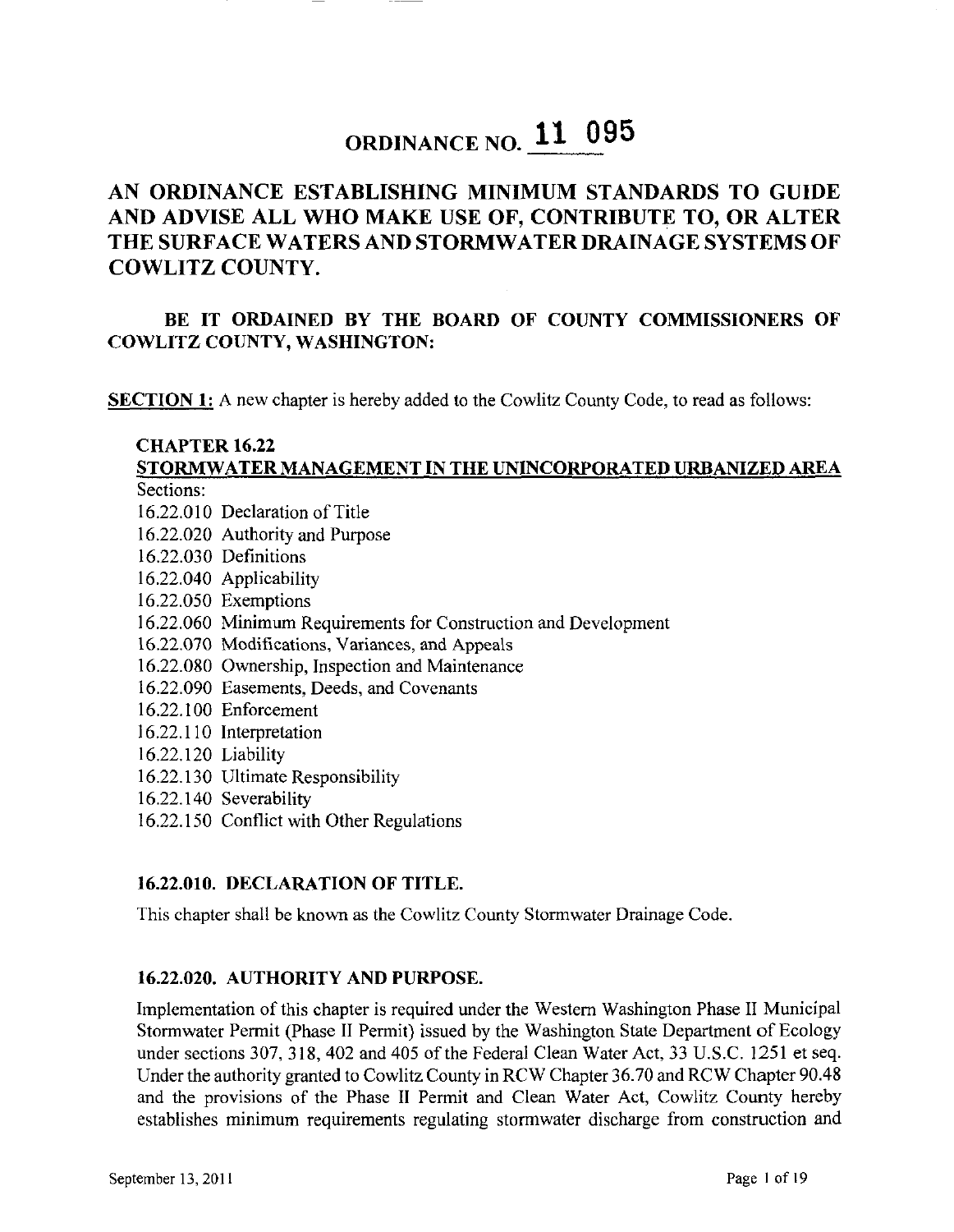development activities into the surface waters and municipal stormwater facilities of Cowlitz County.

The purpose of this chapter is to:

- A. Promote public awareness;
- B. Prevent accelerated soil erosion, prevent sedimentation and control stormwater runoff resulting from earth changes proposed within Cowlitz County, both during and after construction activities;
- C. Ensure that property owners control the volume and rate of stormwater runoff originating from their property so that surface water and groundwater quality is protected, soil erosion minimized, off-site sedimentation prevented and flooding potential reduced;
- D. Promote site planning, construction and maintenance practices that are consistent with natural geological, topographical, vegetative, and hydrological conditions;
- E. Maintain and protect the County's municipal stormwater facilities and the stormwater facilities located downstream of development and construction activities;
- F. Establish legal authority for the inspection, surveillance and monitoring procedures necessary to ensure compliance with this chapter.
- G. Define the responsible person and to place the obligation of complying with the requirements of this chapter upon that person.

#### 16.22.030. DEFINITIONS.

A. For the purposes of this chapter, the following definitions shall apply:

- 1. Applicant means the person constructing the stormwater facilities and/or the person holding title to the property where the subject stormwater facilities are located. Also see definition of "person" found below.
- 2. Best Management Practices (BMP) means the physical, educational, structural and/or managerial practices and activities that, when used singly or in combination, prevent or reduce the release of pollutants and other adverse impacts to waters of the Washington State or the County's municipal stormwater facilities.
- 3. Clean Water Act (CWA) means the Federal Water Pollution Control Act (33 U.S.C. § 1251 et seq.).
- 4. Clearing means the removal of vegetation by manual, mechanical, chemical or other such methods.
- 5. Commercial agriculture means those activities conducted on lands defined in RCW Section  $84.34.020(2)$ , and activities involved in the production of crops or livestock for wholesale trade. An activity ceases to be considered commercial agriculture when the area on which it is conducted is proposed for conversion to a nonagricultural use.
- 6. Common **plan** of development means a site where multiple separate and distinct construction activities may be taking place at different times on different schedules, but still under a single plan. Examples include: phased projects and projects with multiple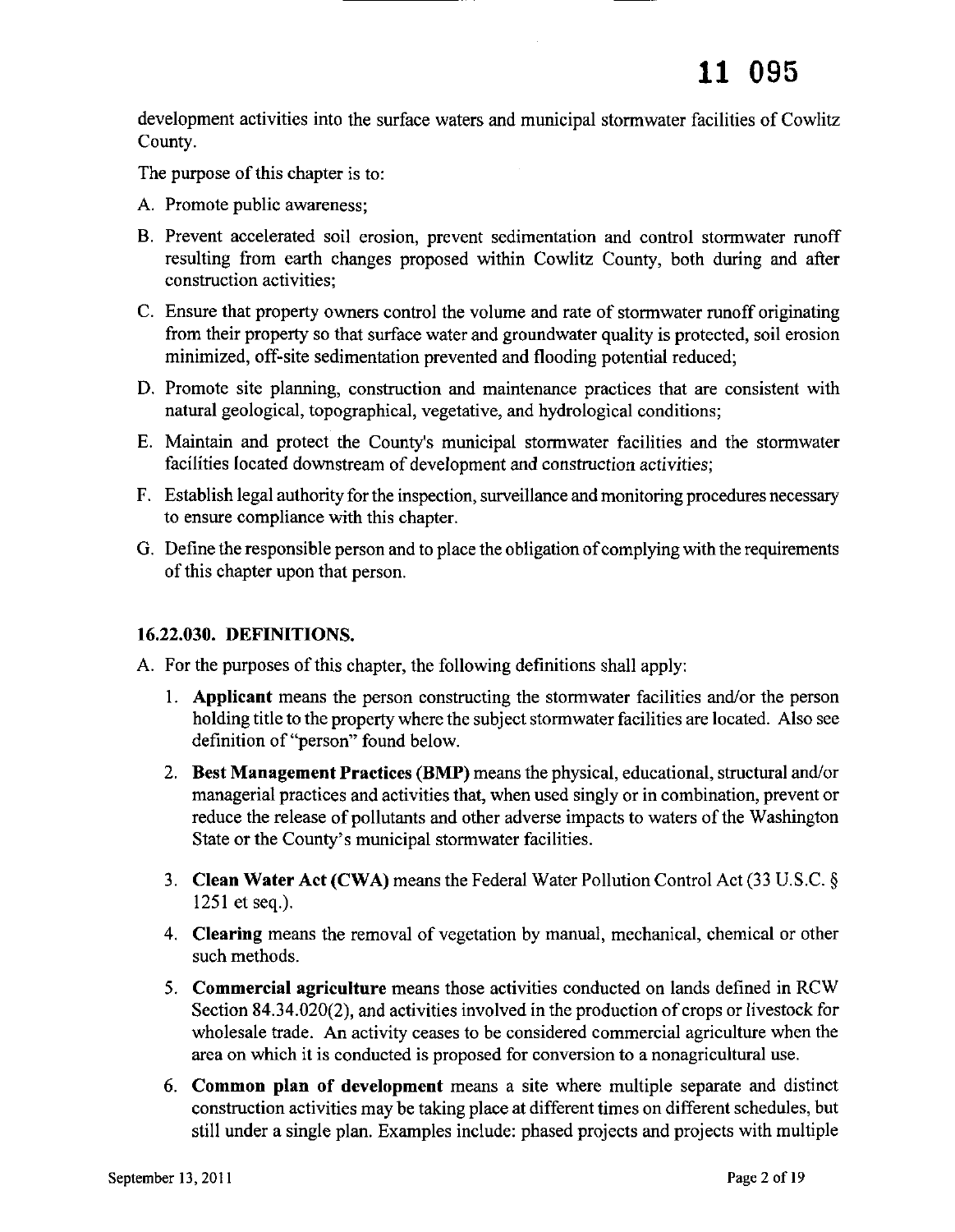filings or lots, even if the separate phases or filings/lots will be constructed under separate contract or by separate owners (i.e., a development where lots are sold to separate builders); a development plan that may be phased over multiple years, but is still under a consistent plan for long-term development; and projects in a contiguous area that may be unrelated but still under the same contract, such as construction of a building extension and a new parking lot at the same facility. If the project is part of a common plan of development, the disturbed area of the entire plan shall be used in determining the application of Minimum Requirements.

- 7. **Construction** means a land disturbing activity that results in development. Such activities include but are not limited to clearing, grubbing, grading, excavating, filling, demolition, compaction, and building.
- 8. **Construction Stormwater Pollution Prevention Plan (SWPPP)** means a document which describes the BMPs, schedules, and activities to be implemented for a Project to eliminate or reduce pollutant discharges to stormwater during construction activities.
- 9. **Conveyance Facility** means a constructed component of a stormwater drainage system designed or constructed to convey storm water. Conveyance facilities include but are not limited to pipes, ditches, culverts, street gutters, catch basins, manholes, and storm water pump stations.
- 10. **County** means any and all applicable Departments of Cowlitz County, including employees, representatives or designees representing the County in the administration and enforcement of this chapter.
- 11. Detention means temporary storage of stormwater to facilitate the release of stormwater runoff from the site at a slower rate than collected by the stormwater facility system.
- 12. **Development** includes construction, new development, and/or redevelopment, including a combination thereof. See definitions for each.
- 13. **Director** means the Cowlitz County Director of Public Works or his/her designee.
- 14. **Ecology** means the Washington State Department of Ecology.
- 15. **Erosion** means the removal of solids (sediment, soil, rock and other particles) in the natural environment due to transport by wind, water, or ice; by down-slope creep of soil and other material under the force of gravity; or by living organisms.
- 16. **Excavation** means the mechanical removal of earth material.
- 17. **Fill** means a deposit of earth material placed by artificial means.
- 18. **Forest practice** means any activity conducted on or directly pertaining to forest land and relating to growing, managing or harvesting timber, as described in WAC Chapter 222-16.
- 19. **Impervious surface** means a hard surface area that either prevents or retards the entry of water into the soil mantle as under natural conditions prior to development. A hard surface area which causes water to run off the surface in greater quantities or at an increased rate of flow from the flow present under natural conditions prior to development. Common impervious surfaces include but are not limited to roof tops, walkways, patios, driveways, parking lots or storage areas, concrete or asphalt paving, packed gravel surfaces, packed earthen materials, and macadam or other surfaces which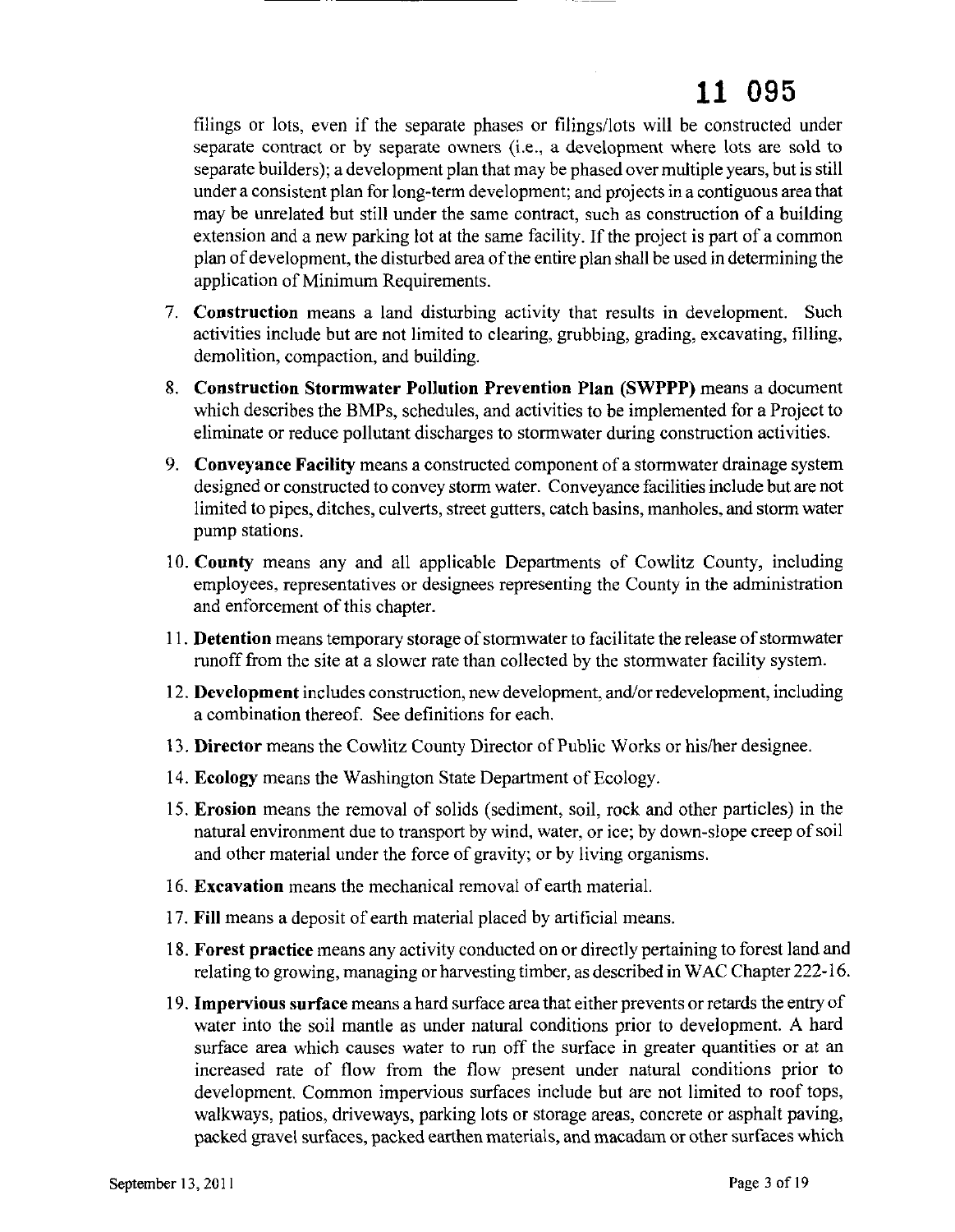similarly impede the natural infiltration of stormwater. Open, uncovered retention/detention facilities shall not be considered as impervious surfaces for purposes of determining whether the thresholds for application of Minimum Requirements are exceeded, but shall be considered impervious surfaces for purposes of runoff modeling.

- 20. **Improvements** means improvements to the land on which dwellings or structures intended for supporting or sheltering any use or occupancy are constructed.
- 21. **Land disturbing activity** means any activity that results in movement of earth, or a change in the existing soil cover (both vegetative and non-vegetative) and/or the existing soil topography. Land disturbing activities include, but are not limited to clearing, grading, filling, and excavation. Compaction that is associated with stabilization of structures and road construction shall also be considered a land disturbing activity. Vegetation maintenance practices and gardening are not considered land-disturbing activities.
- 22. **Land use permit** means an approval from the Department of Building and Planning of a land use application associated with:
	- a. Private roadway or bridge construction pursuant to Cowlitz County Code Chapter 11.36;
	- b. Fill and grade work pursuant to Cowlitz County Code Chapter 16.35;
	- c. Land subdivision or development including but not limited to:
		- i. Planned unit development pursuant to Cowlitz County Code Chapter 18.30;
		- ii. Short subdivision pursuant to Cowlitz County Code Chapter 18.34;
		- iii. Large lot subdivision pursuant to Cowlitz County Code Chapter 18.38;
		- iv. Mobile home parks pursuant to Cowlitz County Code Chapter 18.42.
		- v. Rural subdivision pursuant to Cowlitz County Code Chapter 18.50;
		- vi. Campground and recreation facilities pursuant to Cowlitz County Code Chapter 18.56; or
		- vii. Commercial and industrial binding site plans pursuant to Cowlitz County Code Chapter 18.64.
- 23. **Maintenance** means activities conducted on currently serviceable structures, facilities, and equipment that involve no expansion or use beyond that previously existing use and resulting in no significant adverse hydrological impact. Maintenance includes those usual activities taken to prevent a decline, lapse, or cessation in the use of structures and systems. Those usual activities may include but are not limited to removal and replacement of nonfunctional or poorly functioning facilities, including cases where environmental permits require replacing an existing structure with a different type structure, as long as the functioning characteristics of the original structure are not changed. As an example, the replacement of a collapsed, fish blocking, round culvert with a new box culvert under the same span, or width, of roadway is a maintenance activity.
- 24. **Minimum Requirements** means Ecology's Minimum Technical Requirements for New Development and Redevelopment for land disturbances of one acre or more or land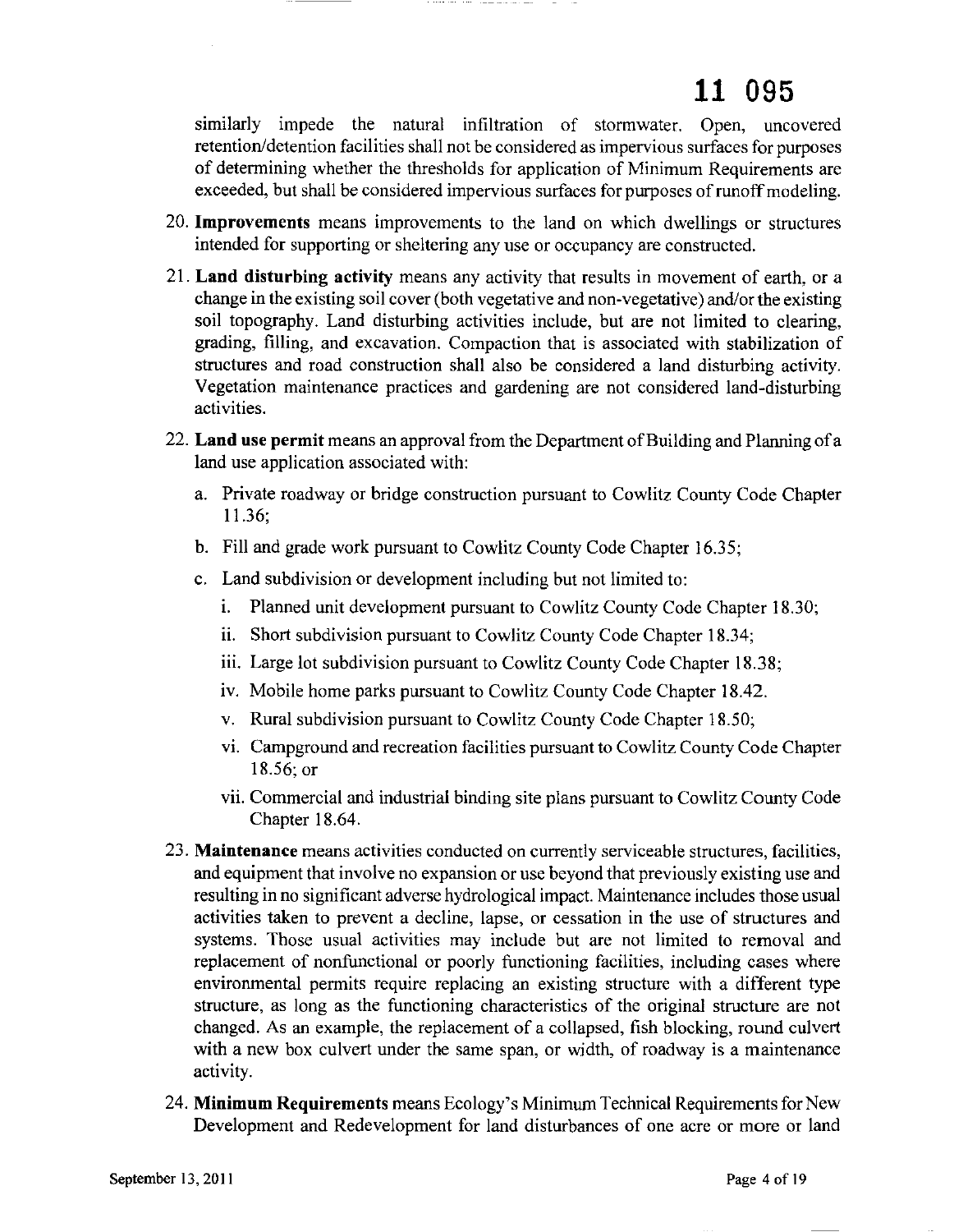disturbance less than one acre that are part of a larger common plan of development.

- 25. Municipal Separate Storm Sewer System (MS4) means any part of a man-made physical system owned or maintained by the County, designed and constructed to collect, treat, convey, store, or control the flow of stormwater, including, but not limited to any roads with drainage systems, municipal streets, catch basins, curbs, gutters, inlets, piped storm drains, constructed channels and ditches, stormwater conveyances and containment facilities, including infiltration facilities, retention and detention facilities, stormwater treatment facilities, erosion and sedimentation control facilities, pumping facilities and all other drainage structures and appurtenances which are within the County and not considered a combined sewer or part ofa publicly owned treatment works orsystem used in the conveyance and treatment of municipal sewage or industrial wastes of a liquid nature.
- 26. National Pollutant Discharge Elimination System (NPDES) Permit means a permit issued and administered by the Washington State Department of Ecology under authority delegated pursuant to 33 USC § 1342(b) that authorizes the discharge of pollutants to surface waters of the United States.
- 27. Native vegetation means vegetation comprised of plant species, other than noxious weeds, that are indigenous to the coastal region of the Pacific Northwest and which reasonably could have been expected to naturally occur on the site. Examples may include but are not limited to trees such as Douglas fir, western hemlock, western red cedar, alder, big-leaf maple, and vine maple; shrubs such as willow, elderberry, salmonberry, and salal; and herbaceous plants such as sword fern, foam flower, and fireweed.
- 28. New development means land disturbing activities, including Class IV-general forest practices that are conversions from timber land to other uses; structural development, including construction or installation of a building or other structure; creation of impervious surfaces; and subdivision, short subdivision and site plans, as defined in the Cowlitz County Code. Projects meeting the definition of redevelopment shall not be considered new development.
- 29. Person means any individual, association, organization, partnership, firm, corporation or other entity recognized by law and acting as either the owner or as the owner's agent.
- 30. Phase II Permit means the Western Washington Phase II Municipal Stormwater Permit issued to Cowlitz County in February 2007 by the Washington State Department of Ecology under sections 307, 318, 402 and 405 of the Federal Clean Water Act that authorizes the discharge of pollutants to surface waters of the State for a Phase II community.
- 31. Pollutant means anything which causes or contributes to pollution. Pollutants may include, but are not limited to: paints, varnishes, and solvents; oil and other automotive fluids; non-hazardous liquid and solid wastes and yard wastes; refuse, rubbish, garbage, litter, or other discarded or abandoned objects and accumulations that may cause or contribute to pollution; floatables; pesticides, herbicides, and fertilizers; hazardous substances and wastes; sewage, fecal coliform and pathogens; dissolved and particulate metals; animal wastes; wastes and residues that result from constructing a building or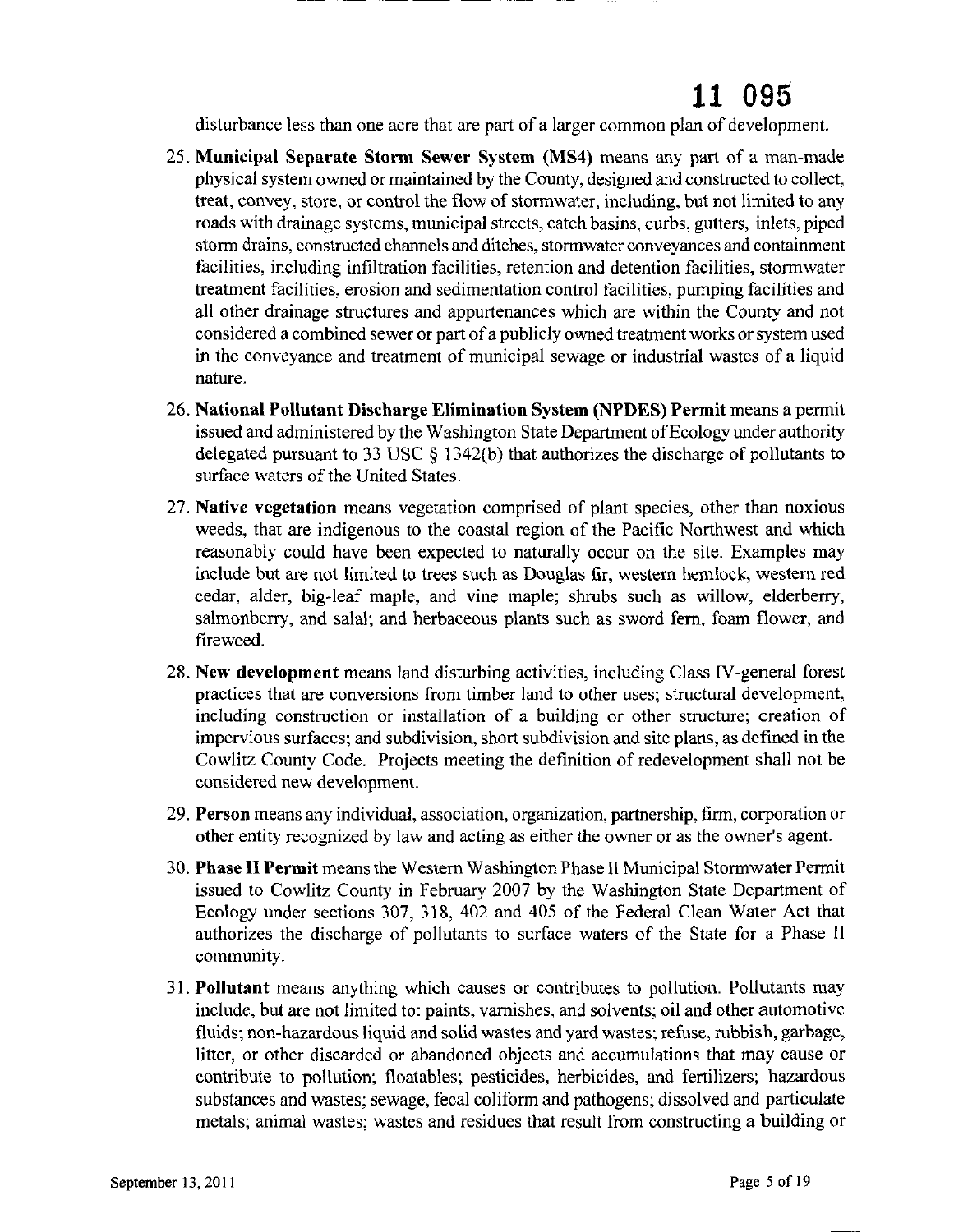structure; and noxious or offensive matter of any kind.

--.\_-\_.\_-------

- 32. **Pollution** means contamination or other alteration of the physical, chemical, or biological properties of waters, including but not limited to change in temperature, taste, color, turbidity, or odor of the waters, or discharge of pollutants into any waters that will or is likely to create a nuisance or render such waters harmful, detrimental or injurious to the public health, safety or welfare, or to domestic, commercial, industrial, agricultural, recreational, or other legitimate beneficial uses, or to livestock, wild animals, birds, fish or other aquatic life.
- 33. **Pre-developed condition** means the native vegetation and soilsthat existed at a site prior to the influence of Euro-American settlement. The pre-developed condition shall be assumed to be a forested land cover unless reasonable historic information is provided that indicates the site was prairie prior to settlement.
- 34. **Premises** mean any building, lot, parcel ofland, or portion ofland, whether improved or unimproved, including adjacent sidewalks and parking strips.
- 35. **RCW** means the Revised Code of Washington.
- 36. **Receiving waters** means body/bodies of water or surface water systems where surface runoff is discharged via outfall or sheet flow. Roadside ditches are not considered receiving waters. They are a part of the MS4.
- 37. **Redevelopment** means land disturbing activities on a site that is already substantially developed (meaning thirty-five percent or more of the existing site is covered with impervious surfaces). Activities may include the creation or addition of impervious surfaces; the construction, installation or expansion of a building or other structure; or replacement of an impervious surface that is not part of a routine maintenance activity.
- 38. **Regulatory Threshold** means the threshold for applicability of this chapter and applicability of Ecology's nine Minimum Requirements. The regulatory threshold refers to any land disturbance of one acre or more, or any land disturbance less than one acre that is part of a larger common plan of development.
- 39. **Replaced impervious surface** means with respect to structures, the removal and replacement of any exterior impervious surfaces or foundation. With respect to other impervious surfaces, the removal down to bare soil or base course and replacement of impervious surface.
- 40. **Road, street or highway** means a public or private thoroughfare leading from one place to another, which has typically been prepared to allow travel by some conveyance.
- 41. **Routine Maintenance** means preventative or cyclical maintenance that is an essential part of the on-going care and upkeep of a system or facility against normal wear and tear.
- 42. **Site** means the area defined by the legal boundaries of one or more parcels ofland that are subject to new development or redevelopment. For road projects, the site includes the full length of the project and the associated right-of-way.
- 43. **Soil** means the unconsolidated mineral and organic material on the immediate surface of the earth that serves as a natural medium for the growth of land plants.
- 44. **Stormwater** means surface runoff of water resulting from natural precipitation.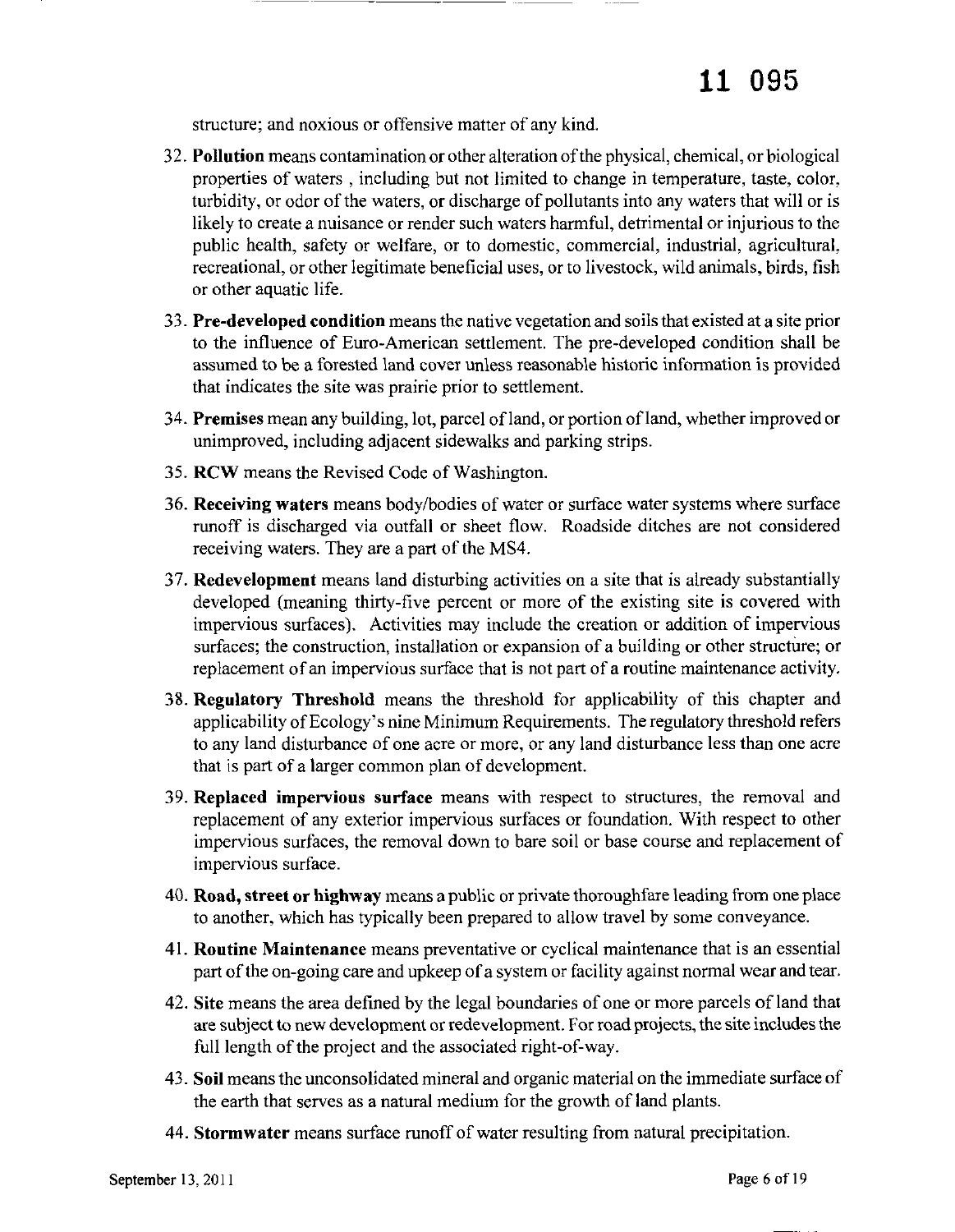- 45. Stormwater Drainage Manual means the most current Cowlitz County Stormwater Drainage Manual prepared by Cowlitz County Public Works.
- 46. Stormwater Site Plan means the comprehensive report containing all ofthe technical information and analysis necessary for a regulatory agency to evaluate a proposed new development or redevelopment project for compliance with this chapter.
- 47. Stormwater Facility means a constructed component ofa stormwater drainage system designed or constructed to perform a particular (or multiple) function, other than conveyance. Stormwater facilities include but are not limited to swales, detention ponds, retention ponds, constructed wetlands, infiltration devices, oil/water separators, biofiltration swales, LID features and BMPs.
- 48. Stormwater Management Manual for Western Washington (SWMMWW) means the 2005 edition of the manual prepared by Ecology, containing BMPs to prevent, control or treat pollution in stormwater and reduce other stormwater-related impacts to waters of the State. The SWMMWW is intended to serve as a reference and supplement to this chapter to control the quantity and quality of stormwater runoff from new development, redevelopment and construction activities.
- 49. SWPPP Threshold means the threshold for applicability of this chapter and applicability of Ecology's second Minimum Requirement (Construction Stonnwater Pollution Prevention Plan). The SWPPP threshold refers to any land disturbance of 7,000 square feet or more.
- 50. Unincorporated Urbanized Area means the unincorporated area within Cowlitz County constituting an urbanized area as defined by the State of Washington Department of Ecology's Western Washington Phase II Municipal Stormwater Permit. The area includes those parcels depicted on the map appended to this ordinance as Exhibit "A" and detailed on a listing of parcels identified within such urbanized area maintained on file in the office of Cowlitz County Department of Public Works.
- 51. WAC means the Washington Administrative Code.
- 52. Waterbody means lakes, rivers, ponds, streams, inland waters, sloughs, diking ditches, and all other surface waters and watercourses within the jurisdiction of the State of Washington.
- 53. Wetlands means those areas that are inundated orsaturated by surface or ground water at a frequency and duration sufficient to support, and that under nonnal circumstances do support, a prevalence of vegetation typically adapted for life in saturated soil conditions. Wetlands generally include swamps, marshes, bogs and similar areas. Wetlands do not include those artificial wetlands intentionally created from non-wetland sites, including, but not limited to, irrigation and drainage ditches, grass-lined swales, canals, detention facilities, wastewater treatment facilities, farm ponds and landscape amenities or those wetlands created after July 1, 1990 that were unintentionally created as a result of the construction of a road, street, or highway, as approved by the County. Wetlands may include those artificial wetlands intentionally created from non-wetland areas to mitigate the conversion of wetlands.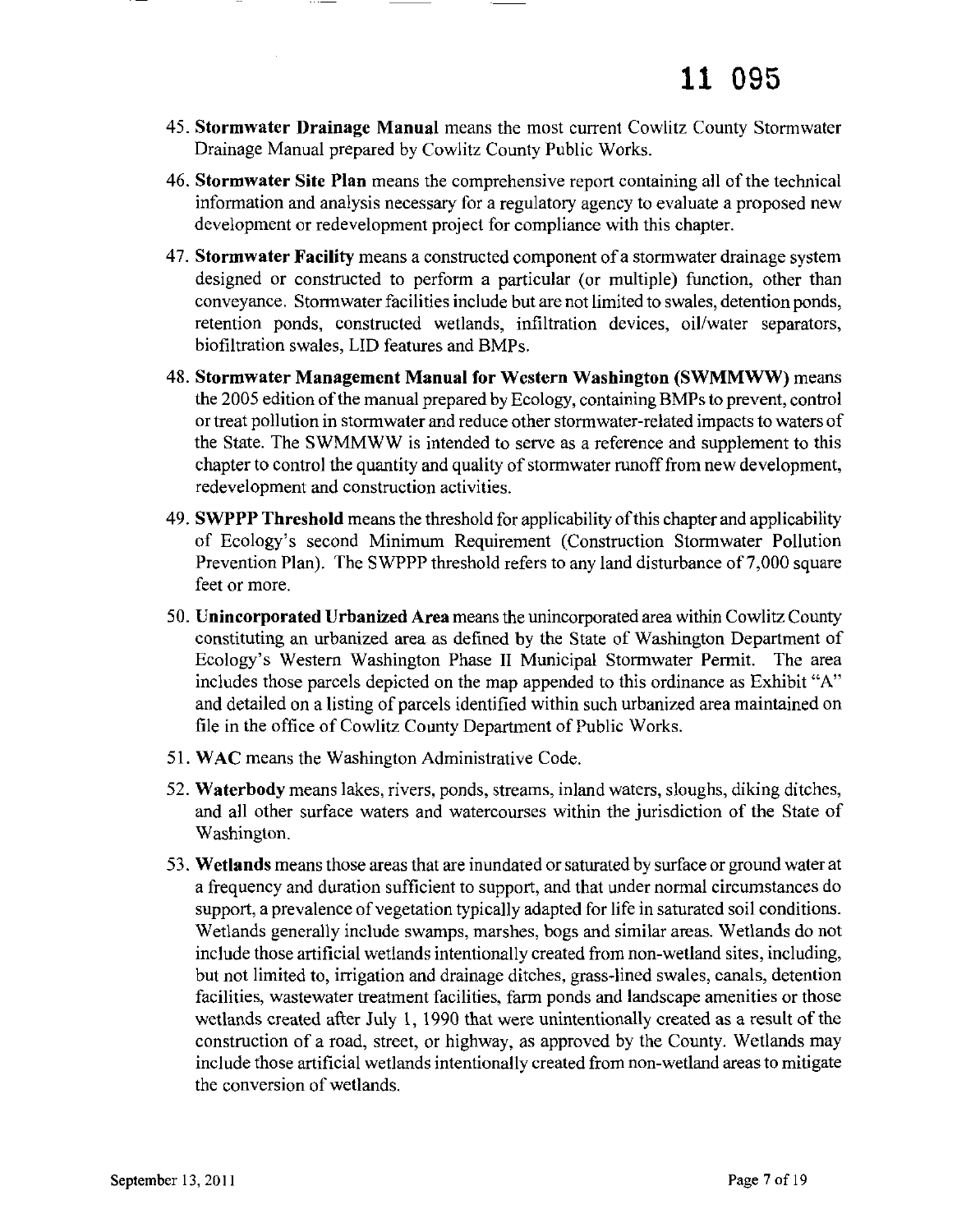#### **16.22.040. APPLICABILITY.**

- A. The provisions of this chapter shall apply specifically to all development activities, as defined herein, of one acre or more, or development activities less than one acre that are part of a larger common plan of development within the unincorporated urbanized area, unless explicitly exempted herein. This shall hereby be referred to as the regulatory threshold.
- B. The provisions of this chapter that pertain to Minimum Requirement #2 (Stormwater Pollution Prevention Plan) shall apply specifically to all development activities, as defined herein, of 7,000 square feet or more within the unincorporated urbanized area, unless explicitly exempted herein. This shall hereby be referred to as the SWPPP (Stormwater Pollution Prevention Plan) threshold. Common Plan of Development shall not pertain to the SWPPP threshold.
- C. Development activities within a site that do not occur within 2 years of each other shall not be considered a common plan of development. The period of occurrence shall be measured from the acceptance of one project to the vesting date of the next project.
- D. Implementation of this chapter requires use of the Cowlitz County Stormwater Drainage Manual (Stormwater Drainage Manual) and the Stormwater Management Manual for Western Washington (SWMMWW) as amended by Appendix 1 of the Phase II Permit. The *Stormwater Drainage Manual and SWMMWW contain additional technical and administrative details related to design methods, submittal information, andfacility selection and design not specifically described in this chapter.*
- E. No Person shall be issued a land use permit, license or authorization by the County for development activities within the parameters of the regulatory threshold without first meeting the provisions of this chapter. All construction activities required by the provisions of this chapter may occur at the time the proposed land disturbing activities occur.
- F. Compliance with provisions of this chapter is considered the minimum level of effort. Additional permits, licenses or authorizations for development activities may be required by local, state or federal agencies.
- G. Nothing in this chapter is applicable to development activities, or a plat, that does not involve land disturbing activities.

#### **16.22.050. EXEMPTIONS.**

- A. **General Exemptions.** Exemptions to technical and administrative provisions ofthis chapter are described in the following:
	- I. Forest Practices. Forest practices regulated under WAC Title 222, except for Class IV General Forest Practices that are conversions from timber land to other uses.
	- 2. Commercial Agriculture. Commercial agriculture practices involving working the land for production are generally exempt. However, the conversion from timberland to agriculture, and the construction of impervious surfaces are not exempt.
	- 3. Road Maintenance.
		- a. The following road maintenance activities are exempt: Pothole and square cut patching, overlaying existing bituminous surface treatment ("chip seal"), asphalt or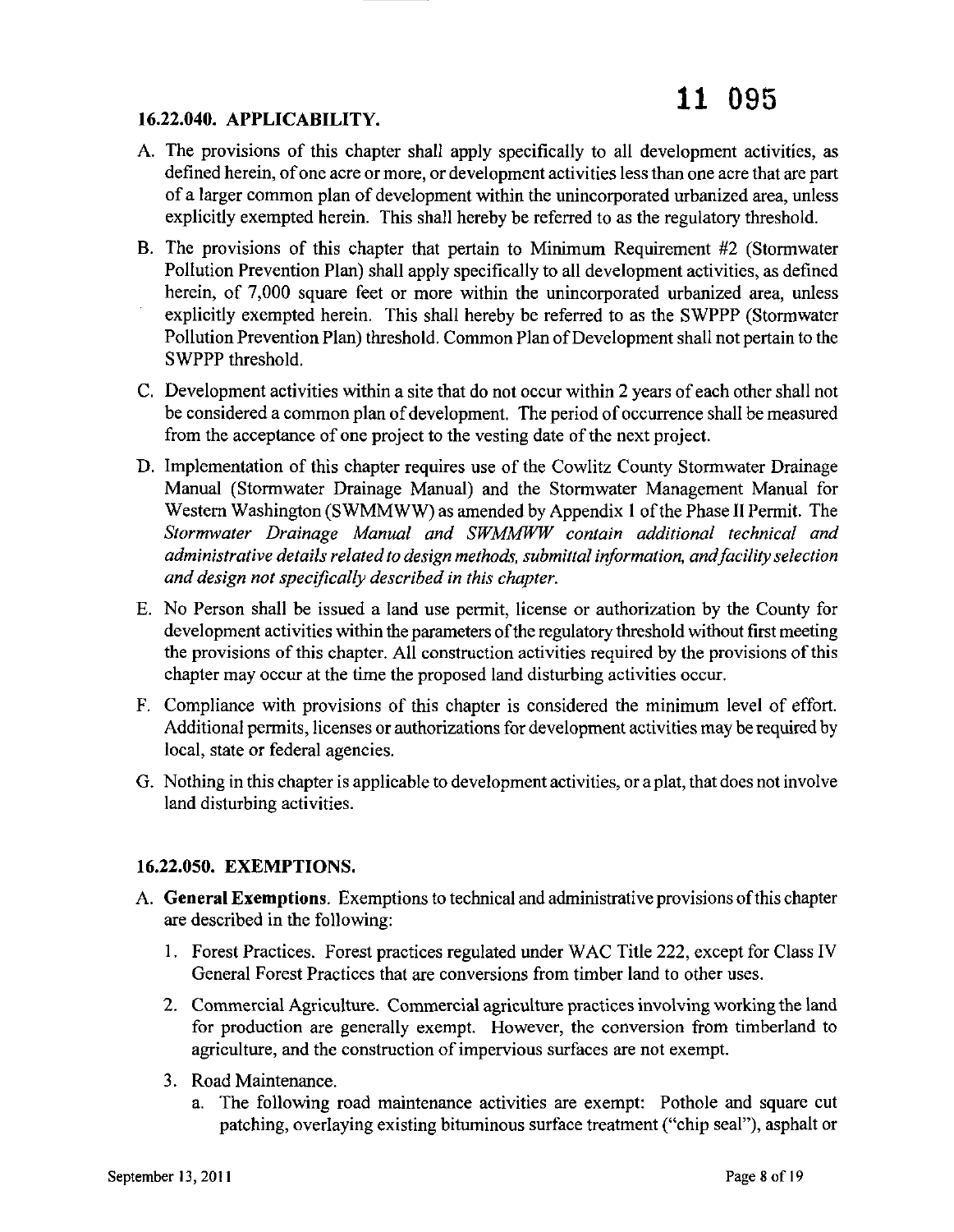concrete pavement with asphalt or concrete without expanding the area of coverage, shoulder grading, reshaping/regrading drainage systems, crack sealing, resurfacing with in-kind material without expanding the road prism, and vegetation maintenance.

- b. The following road maintenance activities are considered redevelopment, and therefore are not categorically exempt:
	- i. Removing and replacing a paved surface to base course or lower, or repairing the roadway base is subject to certain technical and administrative requirements. If the impervious surfaces are not expanded, the activity is considered redevelopment and subject to Minimum Requirements #1 through #5; however, in most cases, only Minimum Requirement #2-Construction Stormwater Pollution Prevention Plan, will be relevant. The Minimum Requirements are further described in section 16.22.060.
	- ii. Resurfacing the roadway by upgrading from dirt to gravel, asphalt, or concrete; upgrading the roadway surface from gravel to asphalt, or concrete (i.e., extending the pavement edge without increasing the size of the road prism, or paving graveled shoulders); or upgrading from a bituminous surface treatment ("chip seal") to asphalt or concrete are all roadway maintenance activities that would generate new impervious surface and are subject to all technical and administrative requirements of this chapter.
- 4. Underground Utility Projects. Underground utility projects that replace the ground surface with in-kind material or materials with similar runoff characteristics are only subject to Minimum Requirement #2-Construction Stormwater Pollution Prevention Plan.
- 5. Oil and Gas Field Activities or Operations. Construction of drilling sites, waste management pits, and access roads, as well as construction of transportation and treatment infrastructure such as pipelines, natural gas treatment plants, natural gas pipeline compressor stations, and crude oil pumping stations are exempt from all technical and administrative requirements in the chapter. Operators are encouraged to implement and maintain Best Management Practices to minimize erosion and control sediment during and after construction activities to help ensure protection of surface water quality during storm events.
- 6. Diking Districts  $#1$  and  $#3$ . New development and redevelopment within the boundaries of Consolidated Diking Improvement District #1 (CDID #1) and Consolidated Diking Improvement District  $#3$  (CDID  $#3$ ) are partially exempt from Minimum Requirement #7. Development and redevelopment within these areas shall design flow control facilities utilizing the Santa Barbara Urban Hydrograph (SBUH) modeling method, and the existing site characteristics as the predeveloped condition. Facilities shall be sized such that the peak release rate from the development shall not exceed the peak release rate from half the pre-developed 2-year, 24-hour, the pre-developed 25-year, and the predeveloped IDO-year, 24-hour design storms.
- B. **Construction Stormwater Management Exemption.** Ifthe Project disturbs less than five acres and meets the requirements for an "Erosivity Waiver", as described in the Stormwater Drainage Manual, the Project is exempt from Minimum Requirement #2, described in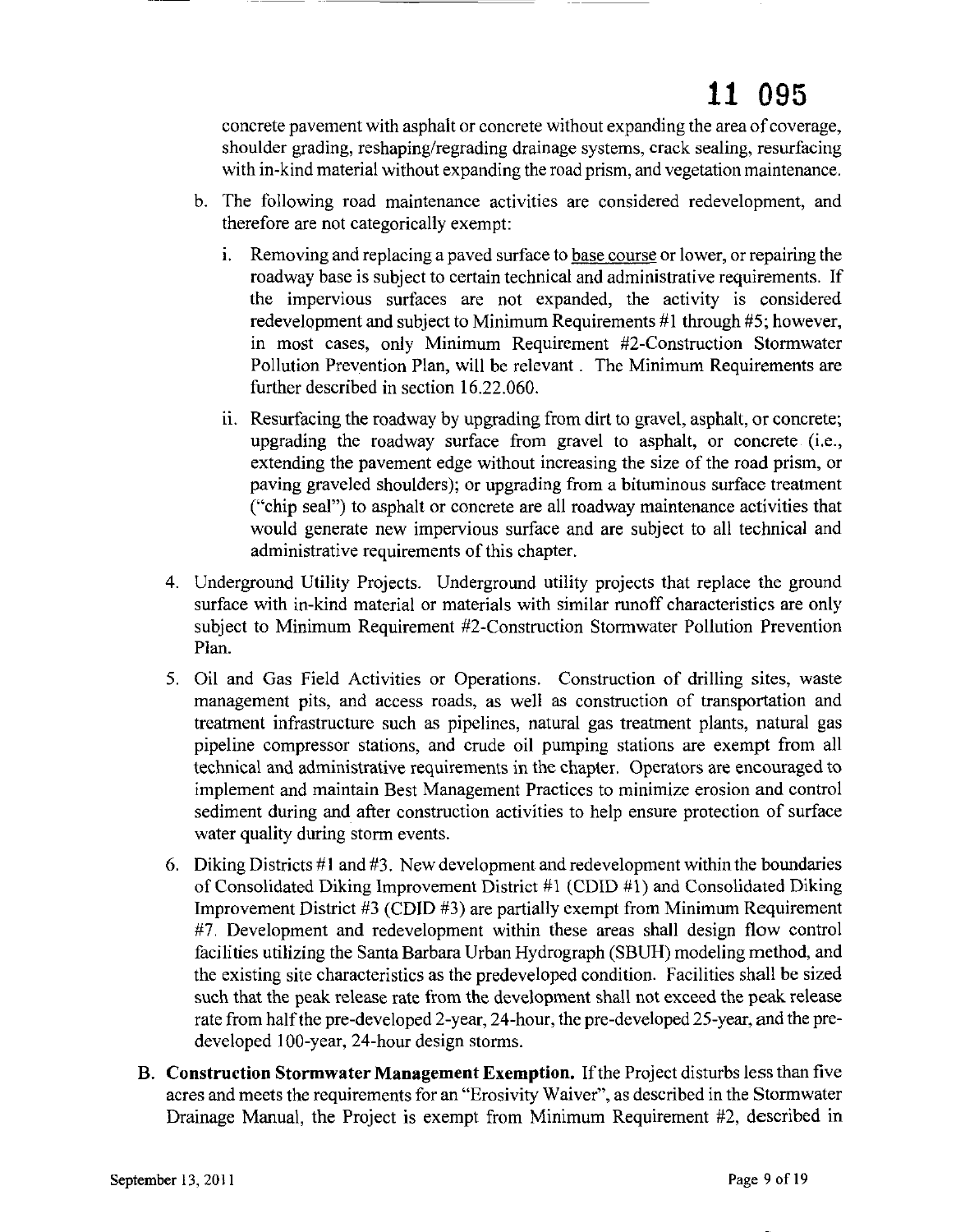section 16.22.060.

**16.22.060. MINIMUM REQUIREMENTS FOR CONSTRUCTION AND DEVELOPMENT.** All development activities that meet the regulatory threshold shall satisfy one or more of the following nine Minimum Requirements:

- 1. Preparation of a Stormwater Site Plan
- 2. Construction Stormwater Pollution Prevention Plan (SWPPP)
- 3. Source Control of Pollutants
- 4. Preservation of Natural Drainage
- 5. On-site Stormwater Management
- 6. RunoffTreatment
- 7. Flow Control
- 8. Wetlands Protection
- 9. Operations and Maintenance

#### A. **Construction Stormwater Management.**

- 1. All development activities that meet the SWPPP threshold requirement shall satisfy Minimum Requirement #2-Preparation of a Construction SWPPP, unless the Project meets the requirements of the "Erosivity Waiver," see section 16.22.050B.
- 2. Additionally, development activities that meet the regulatory threshold requirement shall obtain a *General NPDES Permit for Stormwater Discharges Associated with Construction or Industrial Activities* as required by Ecology, unlessthe Project meets the requirements of the "Erosivity Waiver," see section 16.22.050B.
- B. **Post-Construction Stormwater Management.** Technical Requirements and Thresholds for Development and Redevelopment.
	- I. All development activities that meet the regulatory threshold requirement, shall satisfy Minimum Requirements  $#1$  through  $#5$  for the new and replaced impervious surfaces and the disturbed land if the project:
		- a. Creates or adds two thousand (2,000) square feet or more ofnew, replaced, or a total of new plus replaced impervious surface area; or
		- b. Has development activities that affect seven thousand (7,000) square feet of area or more.
	- 2. All development activities that meet the regulatory threshold requirement, shall satisfy Minimum Requirements #1 through #9 for the new impervious surfaces and the converted pervious surfaces if the project:
		- a. Creates or adds five thousand (5,000) square feet or more of new impervious surfaces; or
		- b. Converts three-quarters  $(34)$  of an acre, or more of native vegetation to lawn or landscaped areas; or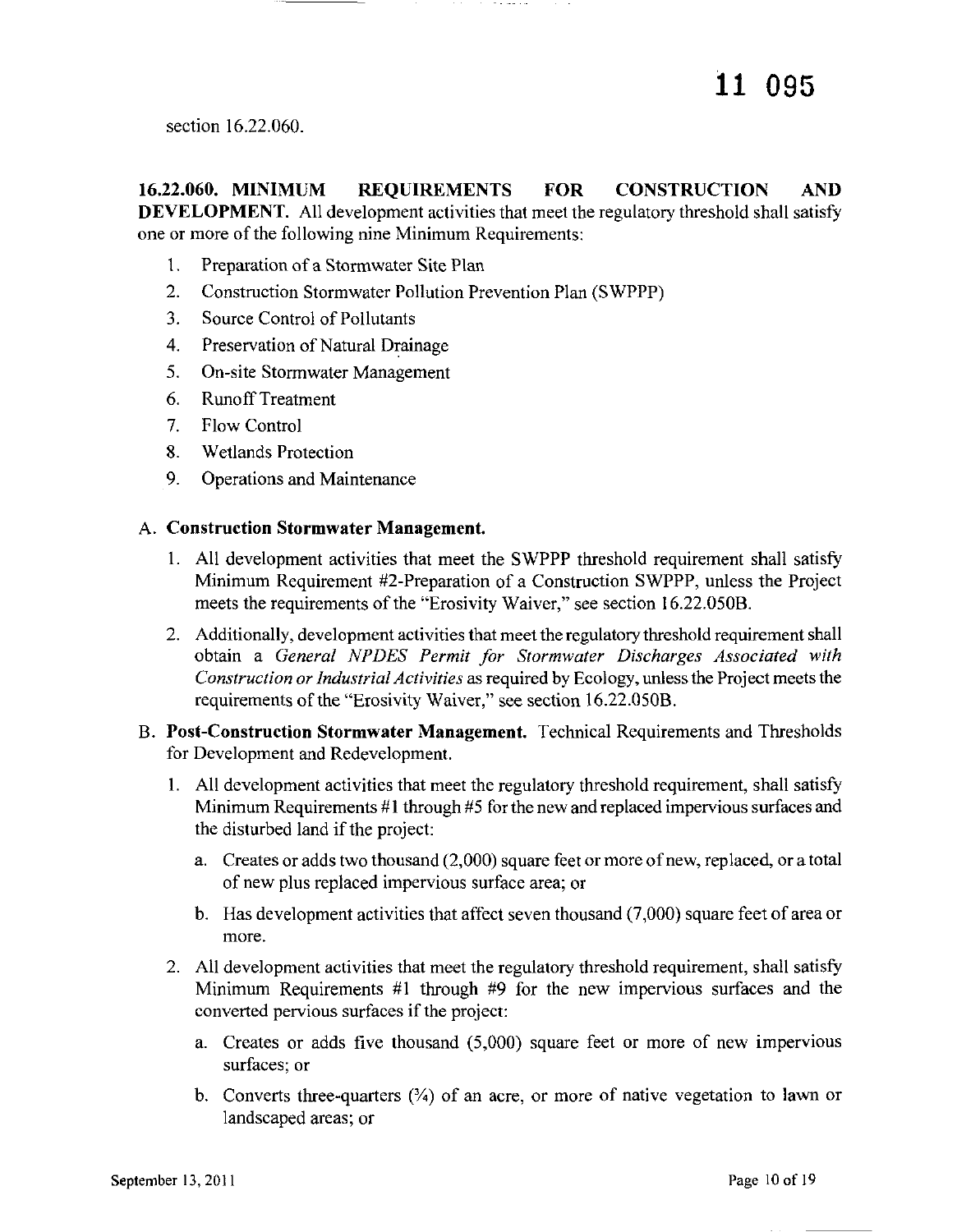- c. Converts two and a half  $(2\frac{1}{2})$  acres, or more of native vegetation to pasture.
- 3. All redevelopment activities that meet the regulatory threshold requirements shall satisfy Minimum Requirements #1 through #9 for the new and replaced impervious surfaces if the project:
	- a. Creates or adds five thousand (5,000) square feet or more of new, replaced or a total of new plus replaced impervious surface area; and
	- b. The valuation of proposed improvements, including interior improvements, exceeds fifty percent of the assessed value of the existing site improvements.
- 4. Road related activities that meet the regulatory threshold requirements shall satisfy Minimum Requirements #1 through #9 for the new and replaced impervious surfaces, including pavement, shoulders, curbs and sidewalks, if the project:
	- a. Creates or adds five thousand (5,000) square feet or more of new impervious surfaces; and
	- b. If the new impervious surface area total meets or exceeds fifty percent of the existing impervious surface area within the project limits, defined by the length ofthe project and the width of the right-of-way.
- 5. Ifthe runoff generated from the new impervious area and converted pervious area is not separated from runoff from other surfaces on the site, the stormwater treatment facilities shall be sized for the entire flow that is directed to them.
- 6. An equivalent area with similar flow and pollution characteristics within the same site can be used to meet the Minimum Requirements. For public road projects, the equivalent area does not have to be within the project limits, but must drain to the same receiving water.

#### C. Administrative Requirements

- I. Applicants proposing any development activities governed by this chaptershall submit to the Department of Public Works, the requisite plans, reports, manuals and other documents as provided herein in addition to any information required for a complete land use application. The Department of Public Works shall review provided plans for compliance with this Chapter.
- 2. All applications for stormwater approval shall be subject to the fees established by Resolution by the Board of County Commissioners.
- 3. Prior to issuance of construction approval for an activity meeting the regulatory threshold, the County shall be provided a copy of the issued State *General NPDES Permit/or Stormwater Discharges Associatedwith Construction orIndustrial Activities,* as required by Ecology, indicating Ecology's approval of the submitted Construction SWPPP.

#### 16.22.070. MODIFICATIONS, VARIANCES, AND APPEALS.

A. Modifications. A modification is a technical variation in the application of the Minimum Requirements found in section 16.22.060. The Director may grant a modification to the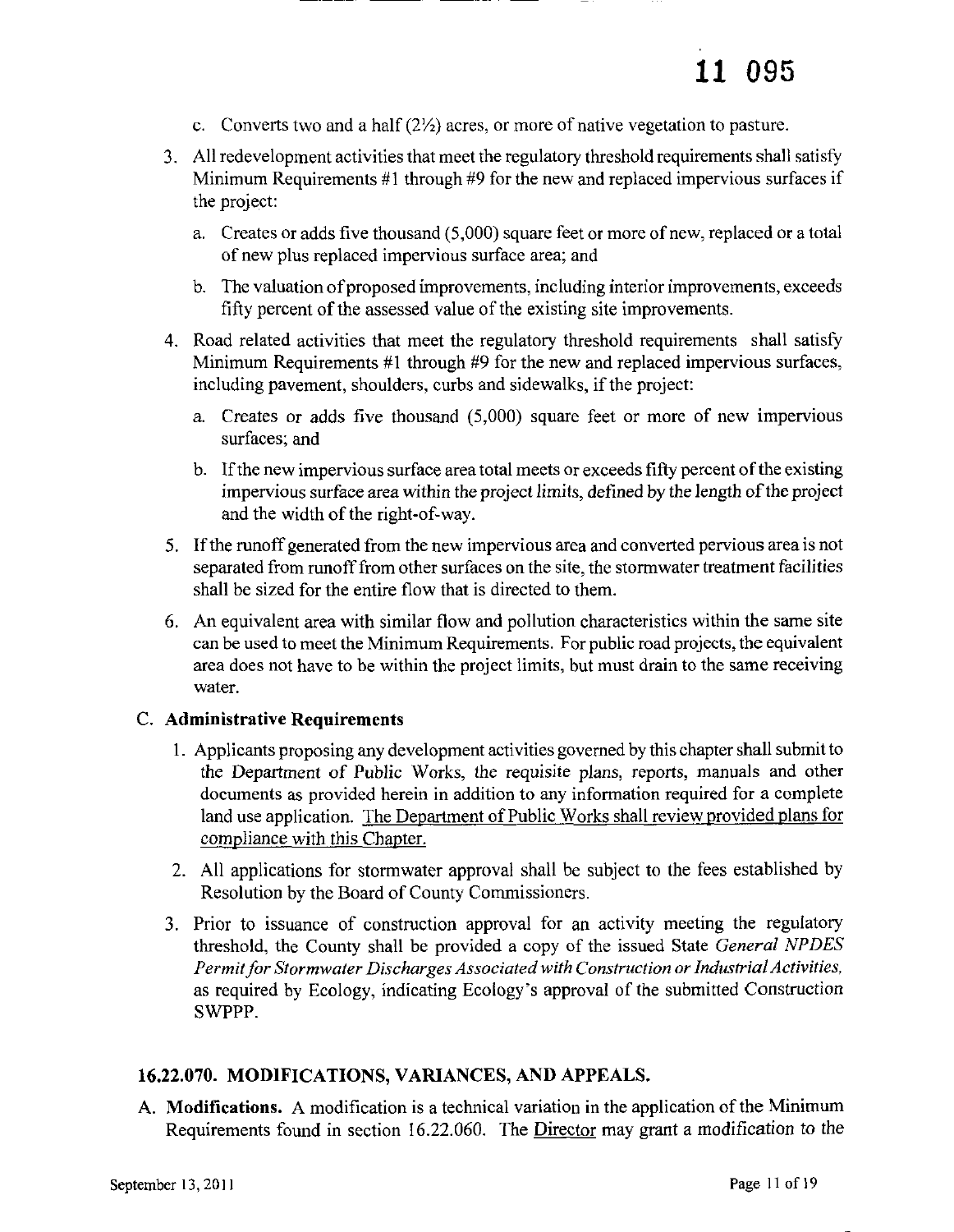Minimum Requirements, provided all the following criteria are met:

- I. Written documentation shall be provided describing the rationale for granting a modification;
- 2. The modification shall provide substantially equivalent protection or a comparable result which is in the overriding public interest; and based upon sound engineering judgment, meet the objectives of safety, function, environmental protection, and facility maintenance;
- 3. The modification will not otherwise result in noncompliance with this chapter or with any development conditions imposed upon the project; and
- 4. A modification shall not be used in place of an exception procedure as outlined below in section 16.40.070B, where such procedure is applicable.

A written finding of fact shall be prepared recording the modification determination.

#### B. Variances.

- 1. The Director may vary strict compliance to the Minimum Requirements, only if application of the Minimum Requirements imposes a severe and unexpected economic hardship. Legal public notice shall be made for all applications for variance. The application for variance shall be written documentation describing the rationale for granting a variance and shall include:
	- a. The current (pre-project) use of the site;
	- b. How application of the Minimum Requirements restricts the proposed use of the site compared to the restrictions that existed prior to the adoption of the Minimum Requirements;
	- c. The remaining possible uses of the site if the variance were not granted;
	- d. A comparison ofthe estimated amount and percentage ofvalue loss as a result ofthe Minimum Requirements versus the estimated amount and percentage of value loss as a result of the requirements that existed prior to adoption of the Minimum Requirements; and
	- e. The feasibility of the owner to alter the project to apply the Minimum Requirements.
- 2. The Director shall make a determination based upon the following:
	- a. A severe and unexpected economic hardship resulting from the application of the Minimum Requirements does exist;
	- b. The exception will not increase risk to the public health and welfare, nor be injurious to other properties in the vicinity and/or downstream, and to the quality of waters of the state; and
	- c. The exception results in the least possible alteration that could be granted and still comply with the intent of the Minimum Requirements.
- 3. A written finding of fact will be prepared and a public notice published to record the County's decision regarding the application.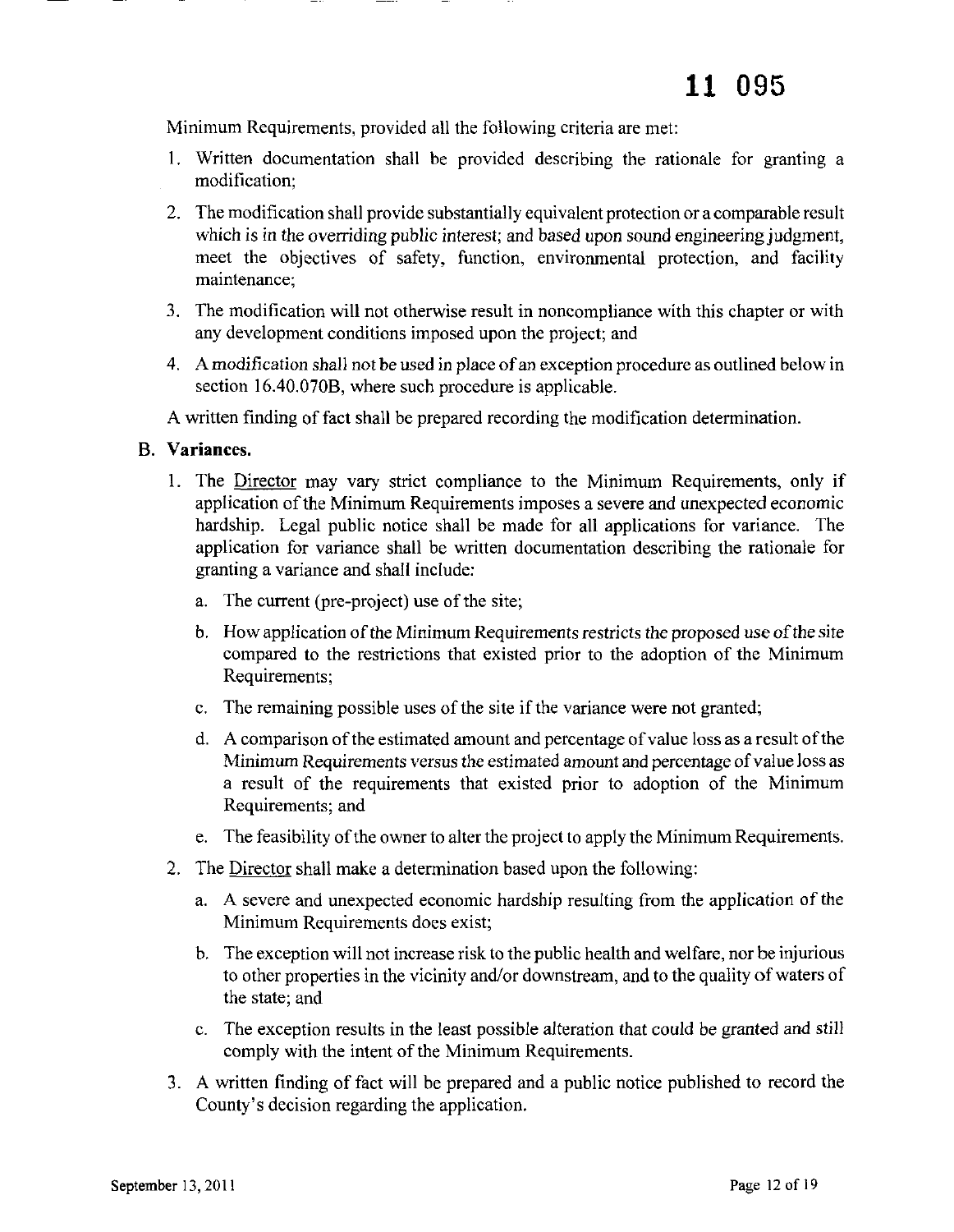- C. Prior Approval. Any modification or variance shall be approved prior to approval of construction plans and the start of construction.
- D. Right of Appeal. The original applicant or an aggrieved party may appeal the decision of the Director to the Hearing Examiner. Any such appeal shall be filed in writing, along with the appropriate fees with the Department of Building and Planning within 30 calendar days of issuance of the Director's decision. Appeal of the Hearing Examiner's decision may be made to the Cowlitz County Superior Court.

#### 16.22.080. OWNERSHIP, INSPECTION AND MAINTENANCE.

#### A. Ownership and Responsibility.

- 1. County Ownership of Stormwater and Conveyance Facilities. County ownership is required for stormwater and conveyance facilities located within or serving the public right-of-way or on land owned by the County. The County shall be responsible for the inspection, operation, maintenance and repair of stormwater and conveyance facilities under any of the following situations:
	- a. The stormwater or conveyance facilities are located in the public right-of-way; or
	- b. The stormwater or conveyance facilities have been dedicated to and accepted by the County.
- 2. Private Ownership of Stormwater and Conveyance Facilities. Any person holding title to property for which stormwater or conveyance facilities that have been required or owners of stormwater or conveyance facilities that collect, convey, treat, detain and/or infiltrate runofffrom private properties shall be responsible for the proper construction, inspection, operation, maintenance and repair of said stormwater and conveyance facilities, unless such responsibility is transferred and accepted by the County. See section 16.40.080C. The responsible person or designee shall ensure inspections, operation, maintenance and repairs occur in accordance with an approved Stormwater Operations and Maintenance Manual and Covenant as outlined below in section 16.40.080E.
- 3. Ownership and maintenance responsibility for stormwater and conveyance facilities shall be specified in a recorded plat, short plat or covenant.

#### B. Inspection and Maintenance during Construction.

- 1. To ensure proper performance and maintenance of stormwater and conveyance facilities during construction, the responsible person or designee shall conduct inspections in accordance with the approved construction plans and any issued land-use permits. The responsible person shall:
	- a. Notify the County two working days prior to the commencement of construction;
	- b. Keep written records of inspections, which shall be retained onsite or within reasonable access to the site;
	- c. Make inspection records available to the County upon request; and
	- d. Transfer these records to the new owner or responsible party upon sale or conveyance of the property.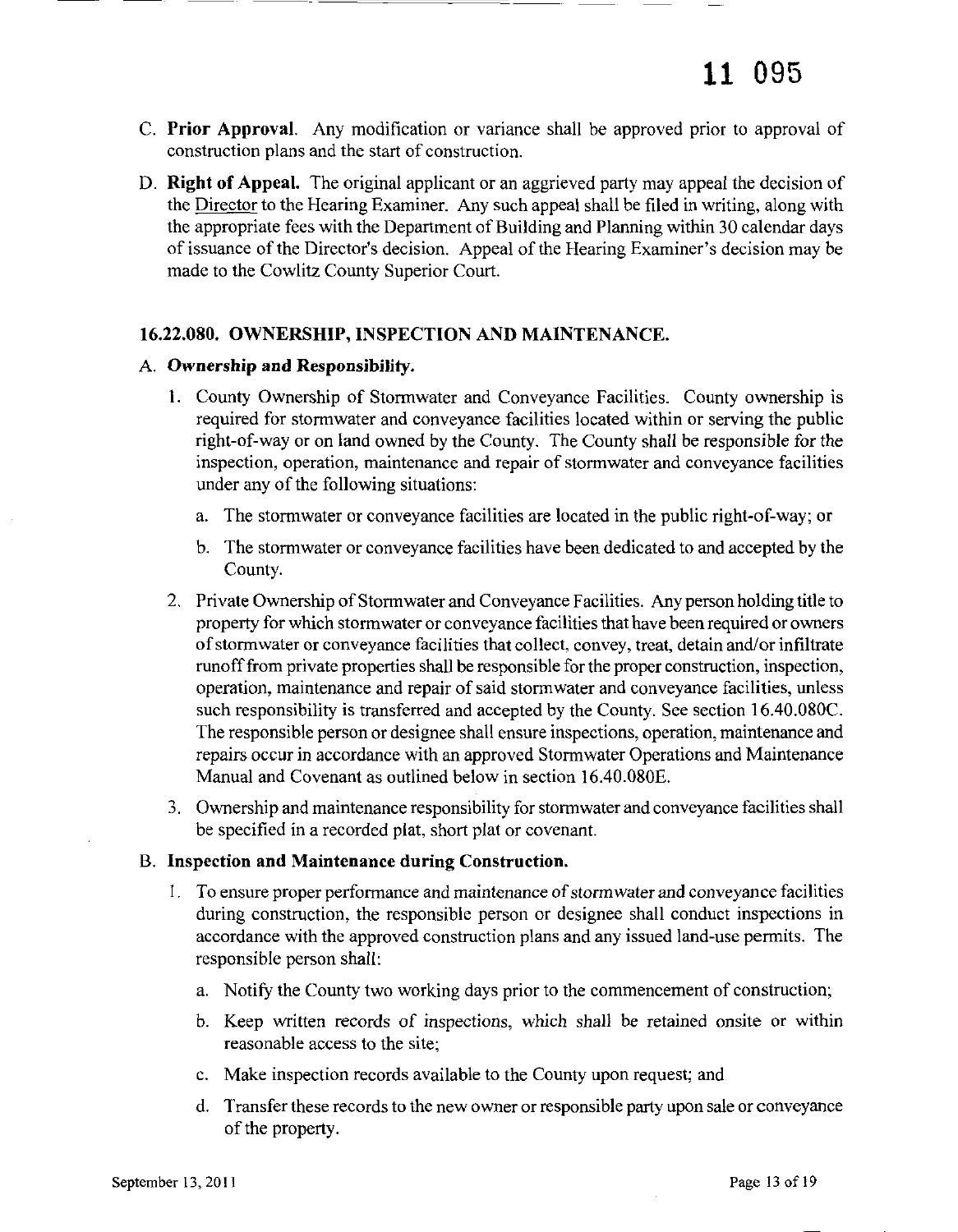a. In addition, a County representative or designee shall conduct inspections prior to and periodically during construction activities to verify proper installation and maintenance of required construction stormwater and conveyance facilities, as indicated in the approved construction plans and any issued land-use permits. Upon completion ofconstruction, a County representative or designee shall conduct a final inspection of the permitted development to ensure proper installation of stormwater and conveyance facilities, including those installed on construction sites that may have had an "Erosivity Waiver" in place.

#### C. County Acceptance of Conveyance Facilities

Any person holding title to property with conveyance facilities resulting from the Minimum Requirements found in section 16.40.060 may offer to the County for dedication said conveyance facilities, together with such easements, tracts and appurtenances as may be reasonably necessary. Any conveyance facility located within public right-of-way shall be dedicated to the County together with such easements, tracts and appurtenances as may be reasonably necessary. The County, at the Department of Public Works' discretion, may accept inspection, operation and maintenance responsibility for conveyance facilities, existing prior to the effective date of this Chapter. Conveyance facilities that are to be owned by the County will be accepted for ownership upon approval of the following conditions:

- 1. The applicant, at their sole expense, shall provide any document or information requested by the County in order for a decision to be reached on accepting the facilities;
- 2. Final surfacing has been installed.
- 3. The conveyance facilities have been inspected and accepted by the County;
- 4. All easements and dedications required by this chapter entitling the County to access, inspect, operate and maintain the conveyance facilities have been conveyed to Cowlitz County and have been recorded with the Cowlitz County Auditor; and
- 5. The applicant has provided a complete and accurate set of reproducible as-built record drawings of the conveyance facilities to Cowlitz County. These drawings shall be stamped and certified as accurate by a professional engineer and accompanied by an operations and maintenance manual.

#### D. County Acceptance of Stormwater Facilities

Any person holding title to property with stormwater facilities resulting from Minimum Requirements #6 and #7 found in section 16.40.060, serving single family residential developments, may offer to the County said stormwater facilities for dedication, together with such easements, tracts and appurtenances as may be reasonably necessary. The County, at the Department of Public Works' discretion, may accept inspection, operation and maintenance responsibility for stormwater facilities serving residential developments, existing prior to the effective date of this Chapter. Stormwater facilities that are to be owned by the County will be accepted for ownership upon approval of the following conditions:

- 1. The applicant, at their sole expense, shall provide any document or information requested by the County in order for a decision to be reached on accepting the facilities;
- 2. Improvements in residential subdivisions have been made on at least eighty percent of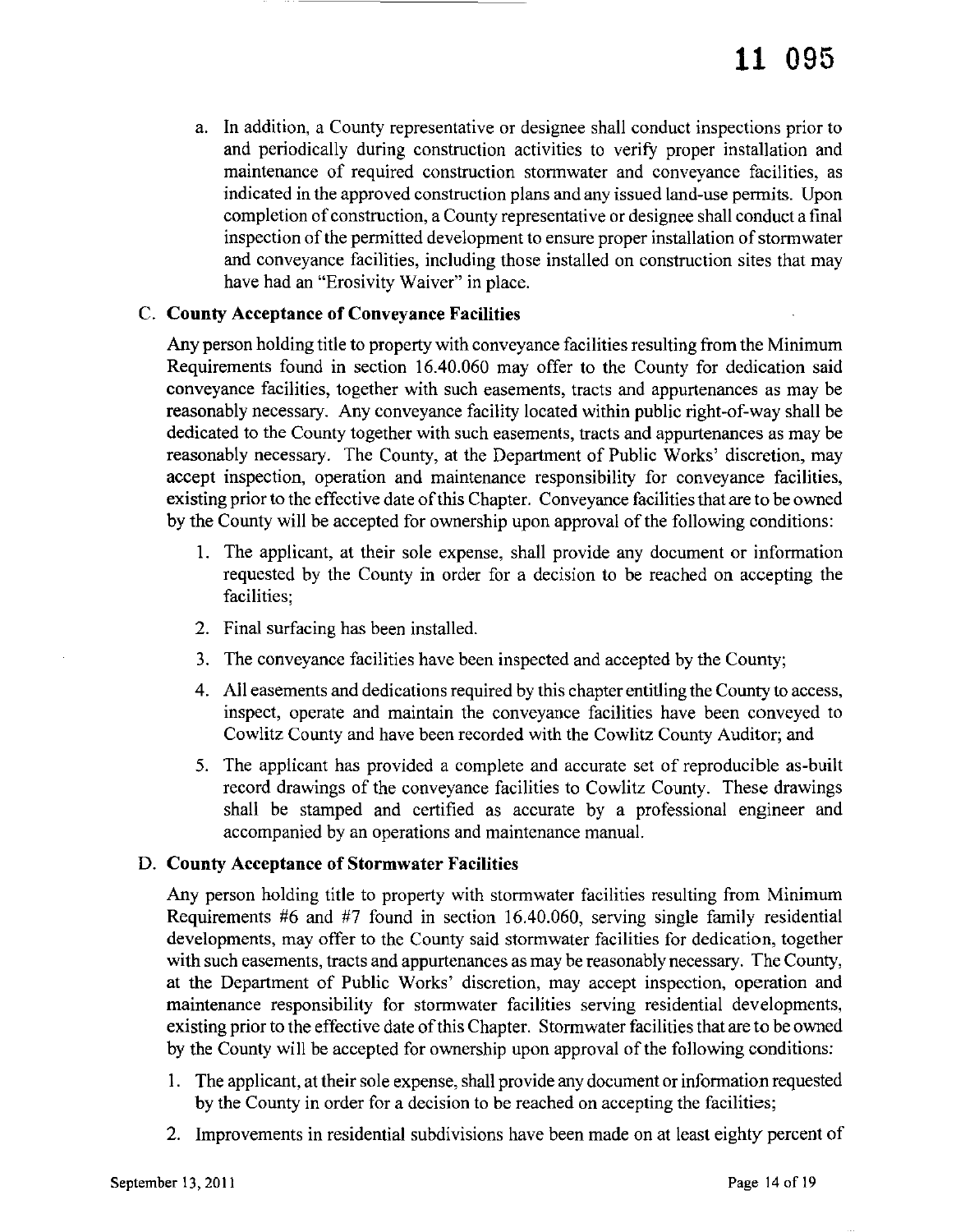the created lots draining to the facility, unless waived by the County;

- 3. All stormwater facilities have been in satisfactory operation for at least two years; The two year period begins upon application for County ownership of stormwater facilities;
- 4. After two years of satisfactory operation and maintenance, the stormwater facilities have been inspected and accepted by the County;
- 5. All easements and dedications required by this chapter entitling the County to access, inspect, operate and maintain the stormwater facilities have been conveyed to Cowlitz County and have been recorded with the Cowlitz County Auditor; and
- 6. The applicant has provided a complete and accurate set ofreproducible as-built record drawings of the stormwater facilities to Cowlitz County. These drawings shall be stamped and certified as accurate by a professional engineer and accompanied by an operations and maintenance manual.

#### E. Operations and Maintenance Manual and Covenants.

- 1. 1n accordance with Minimum Requirement #9 from section 16.40.060, an operations and maintenance manual and covenants will be required for all stormwater and conveyance facilities installed for any new development project that meets the regulatory threshold requirement.
- 2. Such operations and maintenance manual and covenants shall be submitted with Minimum Requirement #l-Stormwater Site Plan and approved prior to the County granting final approval for the development under this chapter. The original maintenance manual and covenants shall be recorded in the Cowlitz County Auditor's office and copies shall be attached with the property deed for parcels containing or served by the stormwater facilities referred to in the covenants.
- 3. A copy of the operations and maintenance manual, covenants and a log of inspections, maintenance activities and repairs shall be retained by the designated responsible party. These records shall be made available to the County upon request and retained onsite or within reasonable access to the site. These records shall be transferred with the property to the new owner or responsible party.
- 4. The stormwater operations and maintenance covenants shall detail the continued performance of inspection and maintenance obligations required by this chapter. An operations and maintenance manual shall be submitted as an attachment to the actual operations and maintenance covenants. Information required for the operations and maintenance manual and covenants includes:
	- a. Designated Responsible Party. The designated owner or other legally established entity (responsible person), who shall be permanently responsible for the inspection and maintenance of the stormwater and conveyance facilities shall be indicated.
	- b. Successor Responsibility. The agreement shall indicate the succession ofinspection and maintenance responsibilities based upon the sale of property (if applicable) or dedication to other entities.
	- c. Right of Entry for Stormwater Authority. The agreement shall grant the County representative or designee the right of entry, at reasonable times and in a reasonable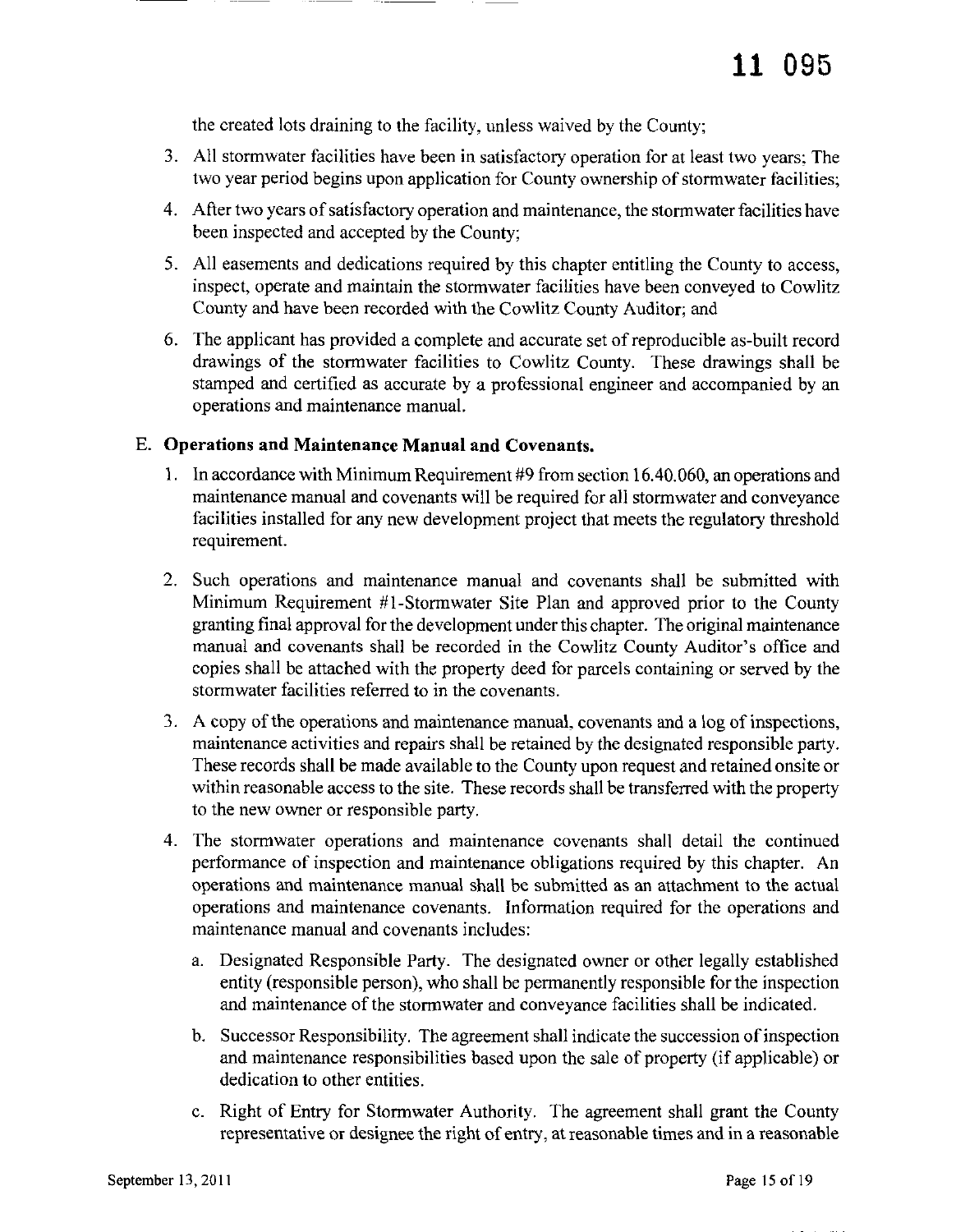manner, for the purposes of inspecting stormwater and conveyance facilities, for abatement of a public nuisance or correction of a violation of this chapter.

- d. Inspection and Maintenance Standards. The manual shall include inspection and maintenance standards for each stormwater and conveyance facility and BMP, as documented in Volume V, Chapter 4 of the 2005 SWMMWW. In addition, the manual shall include a list of inspection and maintenance tasks, a schedule for routine inspection and maintenance and actions to be taken when maintenance is required. Initial inspection frequencies shall be defined according to the following:
	- I. All stormwater facilities and catch basins for new residential developments that meet the regulatory threshold shall be inspected every six months until eighty percent of the created parcels are occupied.
	- ii. All stormwater facilities, excluding catch basins, shall be inspected annually, unless maintenance records justify a different frequency. If a revised frequency is requested, approval of the request shall be based upon actual inspection and maintenance records for a period of time twice that of the proposed inspection frequency interval (i.e., ifbi-annual maintenance is requested, then four years of maintenance records would be needed to justify the modification).
	- iii. When inspections identify the need for maintenance, such maintenance shall be conducted in accordance with the following timeframes:
		- A. Within one year for wet pool facilities and retention/detention ponds.
		- B. Within six months for typical system maintenance (i.e. catch basins and ditches).
		- C. Within nine months for revegetation activities.
		- D. Within two years for any maintenance that requires capital construction costs of less than \$25,000.
		- E. Within a timeframe acceptable to the County for any capital construction costs greater than \$25,000.

#### F. **County Inspections of Privately Maintained Stormwater Facilities**

- 1. A County representative or designee shall have authority to conduct periodic inspections ofpost-construction stormwater facilities in order to ensure continued functioning ofthe facilities for the purposes for which they were constructed, and to ensure that maintenance is being performed in accordance with the standards set forth in the Operations and Maintenance Manual and Covenants. Inspection procedures shall be as outlined in section 14.60.080E.2.
- 2. Inspection Procedure. Prior to making any inspections, the County representative or designee shall present identification credentials, state the reason for the inspection and request entry of the owner or other person having charge or control of the property, if available, or as provided below:
	- a. Unoccupied Site. If the property or structure on the property is unoccupied, the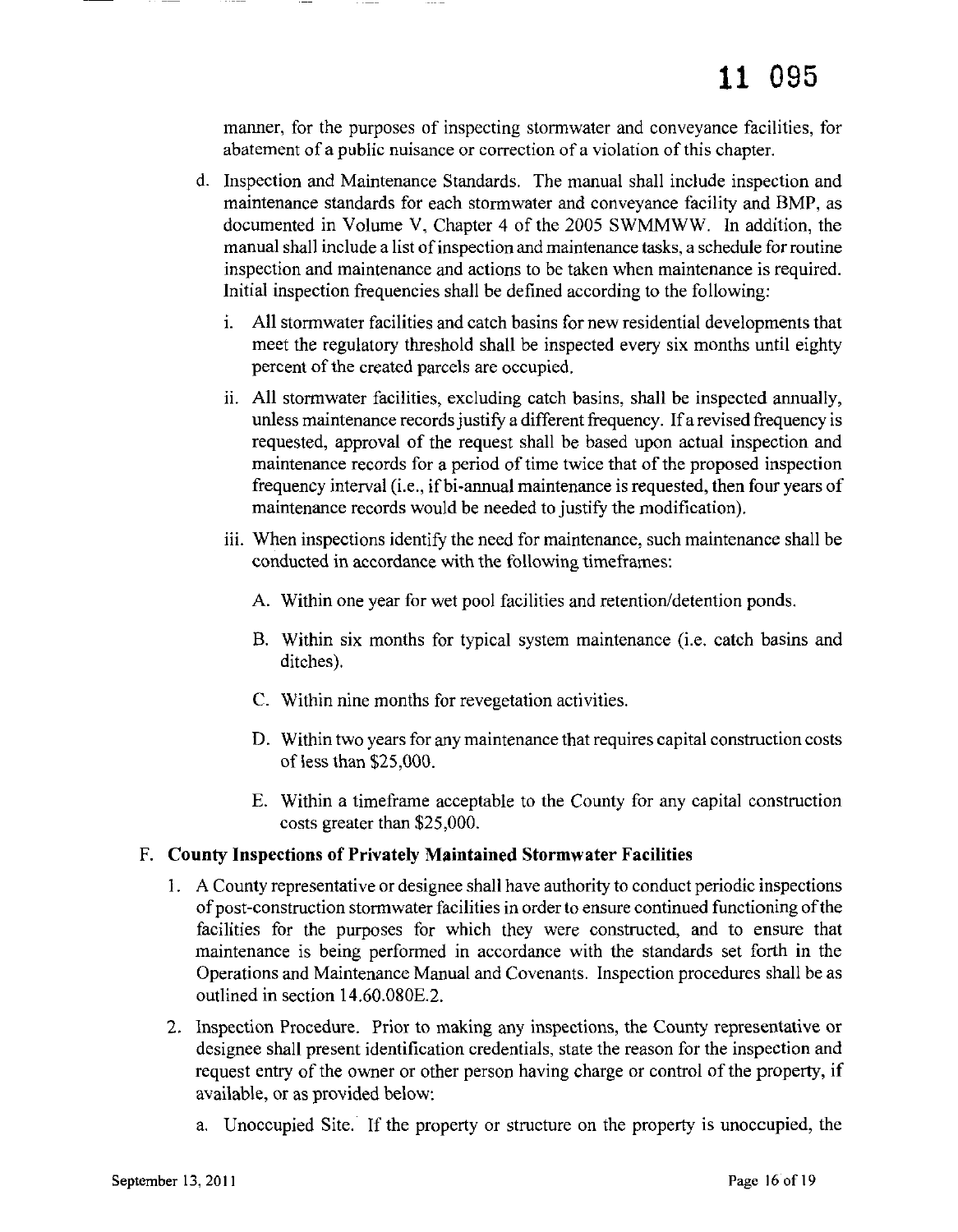County representative or designee shall first make a reasonable effort to locate the owner or other person(s) having charge or control of the property or portions of the property and request entry.

- b. Imminent Hazard. If, after reasonable effort, the County representative or designee is unable to locate the owner or other person(s) having charge or control of the property, and has reason to believe the condition of the site or of the private stormwater drainage system creates an imminent hazard to persons or property, the inspector may enter.
- c. Special Inspection Warrant If the County has been refused access to any part of the premises from which stormwater is discharged, and if the County is able to demonstrate probable cause to believe that there may be a violation ofthis chapter, or that there is a need to inspect as part of a routine inspection program designed to verify compliance with this chapter or any order issued hereunder, or to protect the overall public health, safety, and welfare of the community, then the County may seek issuance of a search warrant from any court of competent jurisdiction.

#### 16.22.090. EASEMENTS, DEEDS, AND COVENANTS.

- A. Drainage easements shall be required where the conveyance, storage, or treatment of stormwater is identified in development plans that are not located in public rights ofway, and where access to stormwater facilities is required. Drainage easements shall be granted to the persons responsible for providing ongoing maintenance of the drainage systems. Drainage easements through structures are not permitted. Easements shall be of a width and location sufficient to allow access for equipment that would normally perform maintenance activities (minimum 15-ft width).
- B. Stormwater and conveyance facilities that are to be maintained by Cowlitz County, together with maintenance access roads to the facilities, shall be located in the public right-of-way, in separate tracts dedicated to Cowlitz County or in drainage easements granted to Cowlitz County.
- C. Private homeowner deed restrictions and homeowners/building covenants shall be required for all properties with onsite low impact development (LID) features to ensure that the stormwater management applications continue to function as designed. The deed restrictions or covenants shall specifically address and/or append the requirements and responsibilities for long-term management and maintenance of any LID features.

#### 16.22.100. ENFORCEMENT

It shall be unlawful to violate any provision or fail to comply with any of the requirements of this chapter. Any person(s) who violates or continues to violate any of the provisions of this chapter or any order issued hereunder, shall be subject to one or more of the actions outlined in this section or may be restrained by injunction or otherwise in a manner provided by law. Violation of any provision ofthis chapter shall be deemed a nuisance in RCW Section 36.32.120(10) and may be referred to the Prosecuting Attorney as a civil infraction for appropriate action as specified in this section and in Cowlitz County Code Chapter 2.06.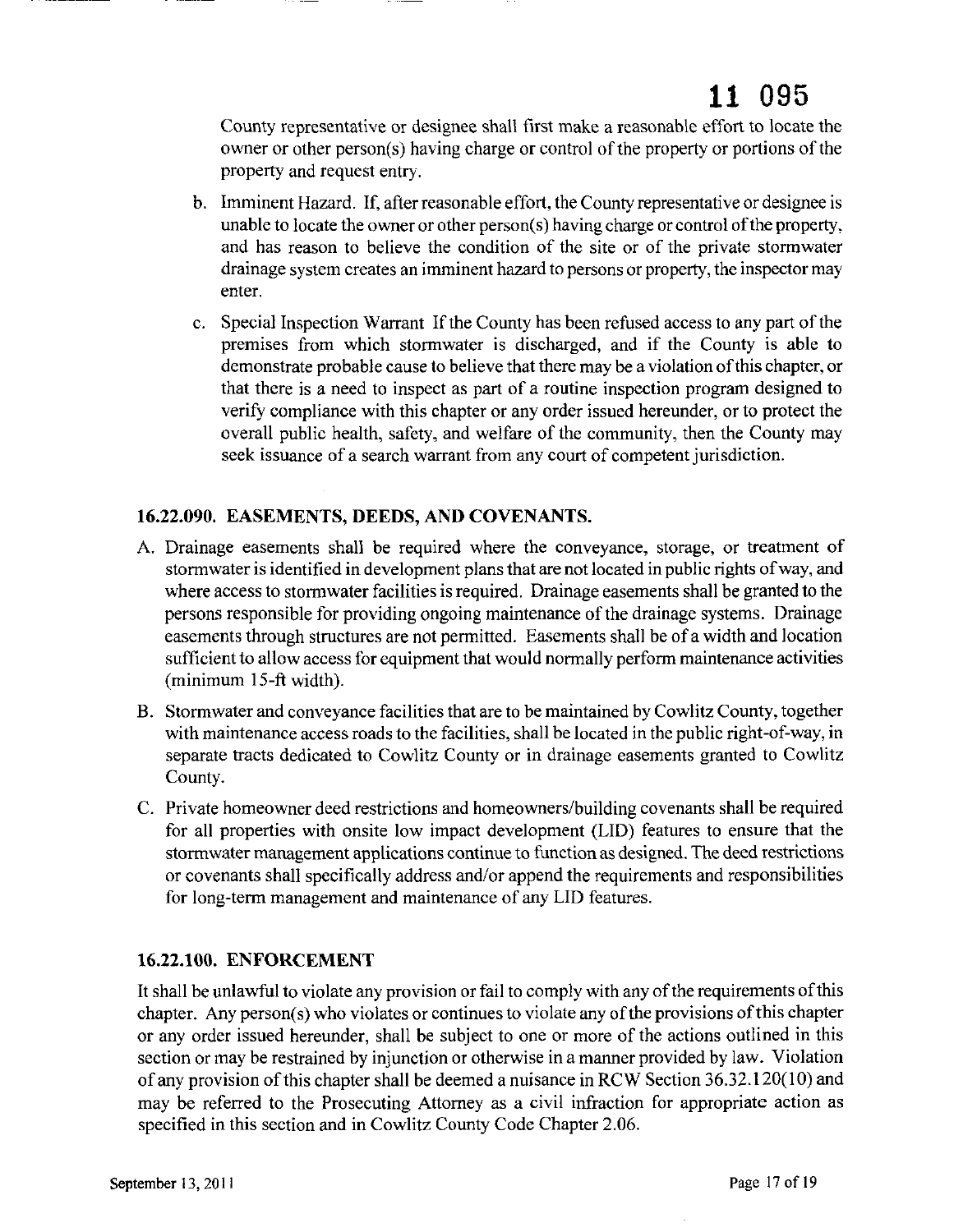- A. Remedies. Whenever the County finds failure to meet a requirement of this chapter, the County may order compliance as outlined below:
	- 1. Installation, maintenance, or repair of a component of a stormwater or conveyance facility;
	- 2. The performance of monitoring, analyses, and reporting;
	- 3. That violating discharges, practices, or operations shall cease and desist;
	- 4. The abatement or remediation of stormwater pollution or contamination hazards and the restoration of any affected property; and
	- 5. The implementation of source control or treatment BMPs.

The above remedies must be completed before an established deadline in order to avoid County actions, issuance of a stop work order or having the noncompliance declared as a civil infraction. The remedies listed in this section are not exclusive of any other remedies available under any applicable Federal, State or Local law and it is within the discretion of the County to seek cumulative remedies.

- B. County Actions. In addition to any other remedies that the County may require under this chapter, this chapter shall not prevent the County from conducting repairs or maintenance to stormwater facilities if the County determines that imminent danger to public safety, health or welfare, or public or private property, or critical areas or habitat is likely as a result of the actions or inaction of the property owner(s). If the County conducts repairs or maintenance to a private facility, the cost will be charged to the property owner(s) together with any penalties incurred under this chapter and any costs of collection, including attorneys' fees, all of which shall be considered a lien against the subject property, prorated against the beneficial users of the property, placed on the tax bill and collected as ordinary taxes by the County, and also collectable as an in personal debt against the property owner(s).
- C. Liability for Installation and Maintenance. The property owner and all persons engaged in development activities shall be liable, jointly and severally, for all costs incurred by the County for any public nuisance action taken hereunder, or on account of damage or threatened damage to County property or facilities or water bodies, or associated remedial actions necessitated by the failure to install and/or maintain required erosion controls and/or stormwater facilities.

#### 16.22.110. INTERPRETATION.

The provisions ofthis chapter shall be held to be minimum requirements and standards in their interpretation and application and shall be liberally construed to serve the purposes of this chapter.

#### 16.22.120. LIABILITY.

The requirements of this chapter are minimum standards and a person's compliance with the same shall not relieve such person from the duty of enacting all measures necessary to minimize the hydrologic impacts of development and the pollution of surface waters.